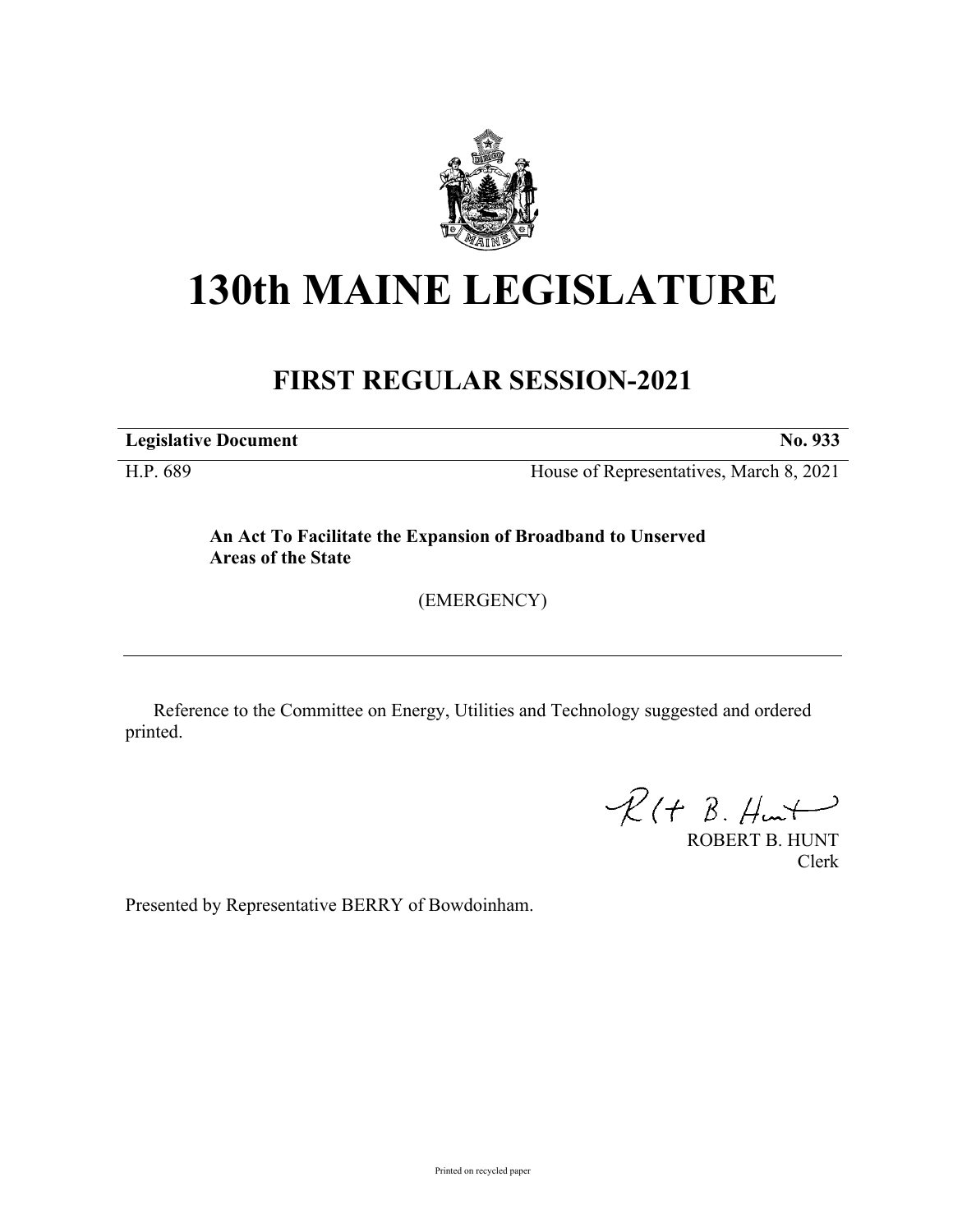1 **Emergency preamble. Whereas,** acts and resolves of the Legislature do not 2 become effective until 90 days after adjournment unless enacted as emergencies; and

3 **Whereas,** many residents of rural Maine lack access to affordable, high-speed Internet 4 service; and

5 **Whereas,** the global pandemic caused by the novel coronavirus disease, COVID-19, 6 has revealed and exacerbated the inequalities of the digital divide in Maine;

7 **Whereas,** utility pole attachment rates and utility pole rental rates in unserved areas 8 in Maine comprise between 25% and 40% of the cost of expanding fiber-optic lines to those<br>9 areas: and areas: and

10 **Whereas,** in the judgment of the Legislature, these facts create an emergency within 11 the meaning of the Constitution of Maine and require the following legislation as 12 immediately necessary for the preservation of the public peace, health and safety; now, 13 therefore,

14 **Be it enacted by the People of the State of Maine as follows:**

15 **Sec. 1. 35-A MRSA §711, sub-§4,** as amended by PL 2017, c. 199, §1, is further 16 amended to read:

17 **4. Rules.** The commission shall adopt rules governing the resolution of pole 18 attachment disputes and the rates, terms and conditions of joint use. The rules must promote 19 competition, further the state broadband policy set forth in section 9202–A and ensure safe, 20 nondiscriminatory access on just and reasonable terms. The rules must also include a process for ensuring that a new ioint use entity seeking access to the poles, ducts, conduits 21 process for ensuring that a new joint use entity seeking access to the poles, ducts, conduits 22 or rights-of-way of another joint use entity meets the requirements of subsection 1, 23 paragraph D. The rules may include establishment of a mechanism or process by which 24 joint use rates in unserved areas of the State are required to be reduced or capped in a 25 manner designed to encourage broadband expansion in those unserved areas and joint use 26 rates in areas of the State that are not unserved areas are required to be increased. In 27 establishing rates, the commission shall consider various formulas, including, but not 28 limited to, the formula adopted by the Federal Communications Commission as codified in 29 47 Code of Federal Regulations, Part 1, Subpart J, as amended. Rules adopted or amended 30 pursuant to this subsection are routine technical rules as defined in Title 5, chapter 375, subchapter 2-A. subchapter 2-A.

32 **Sec. 2. Public Utilities Commission; study.** The Public Utilities Commission, in 33 consultation with the ConnectMaine Authority, shall study methods of promoting 34 broadband expansion in unserved areas of the State through a limited-period reduction in 35 utility pole attachment rates for broadband providers that agree to deliver new high-speed 36 Internet service in those unserved areas in conjunction with a limited-period increase in 37 utility pole attachment rates in areas of the State that are not unserved areas. The study 38 must involve, but is not limited to, a review of the so-called "One Buck Deal" financial 39 incentive program implemented by the Georgia Public Service Commission. As used in 40 this section, "unserved areas" means those areas defined by rule by the ConnectMaine 41 Authority pursuant to the Maine Revised Statutes, Title 35-A, section 9204-A, subsection 42 1.